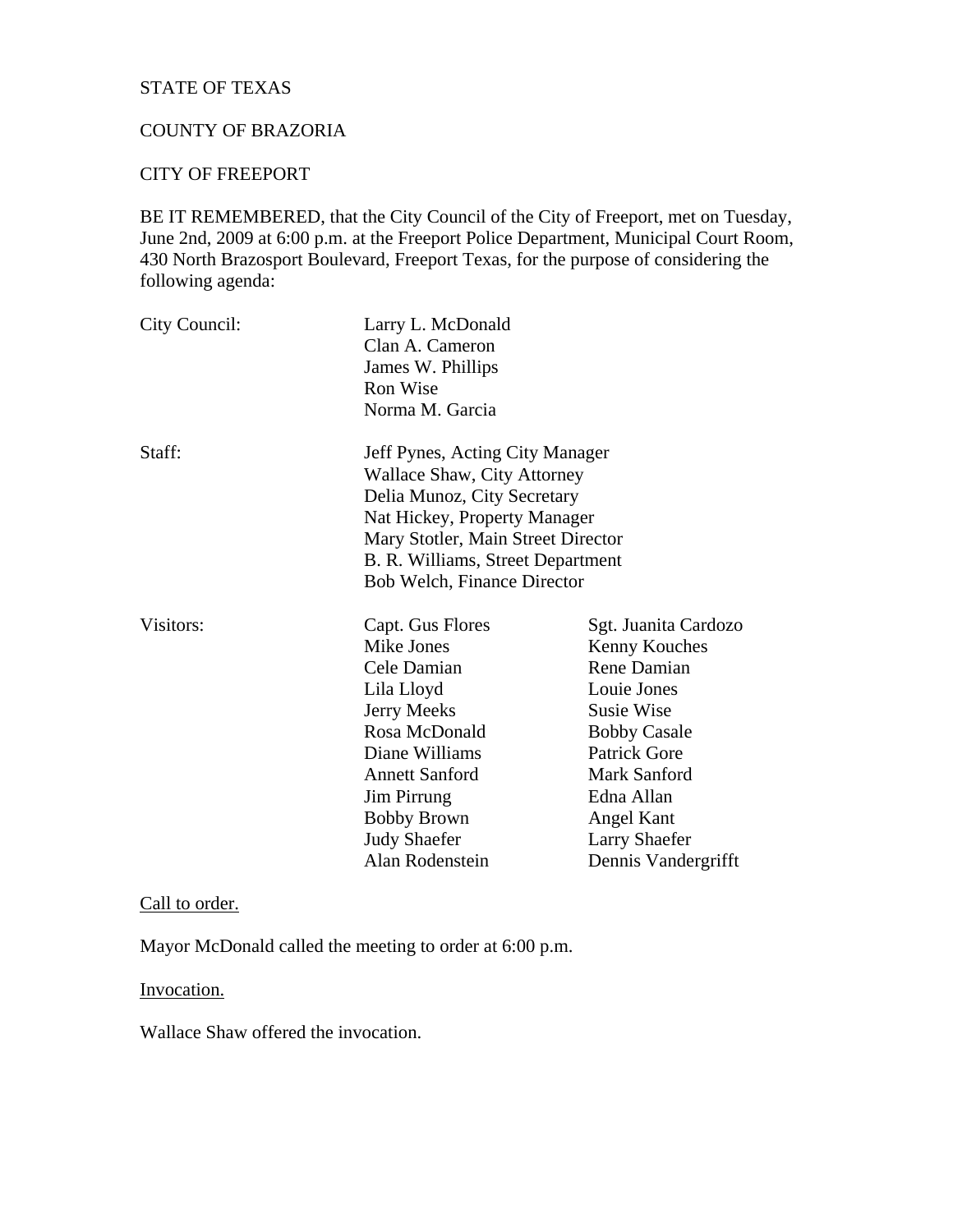### Pledge of Allegiance.

Mayor McDonald led the Pledge of Allegiance.

# Consideration of the approval of the May  $18<sup>th</sup>$ , 2009 Council Minutes.

On a motion by Councilman Cameron, seconded by Councilman Phillips, with all present voting "aye", Council unanimously approved the May 18th, 2009 Council Minutes.

#### Attending Citizens and Their Business.

Jim Pirrung asked Council if they had decided to extend the hours during which beer and mixed beverages could be sold within said City and whether or not it was getting on the November ballot. He said voters had elected officials that could make important decisions and they should do the research for the City of Freeport rather then depend on the voters.

Mrs. Vicky Kelley of 327 W. lst., is a Community Manager and is upset and disappointed that the City is failing and that she will not be intimidated because landlords are not doing criminal background checks on rental houses. She can not sit out in the porch without hearing obscene words all hours of the morning. She has called the Police Department and asked them to be consistent.

Angel Kant stated that she has been gone for 9 months and is proud to see the City cleaned up and improving. She walked into City Hall and felt welcomed.

Annette Sanford of 510 W. Broad concurs with Mrs. Vicky Kelley that teenagers are walking the streets with their pants below the waist. They are conjugating and smoking cigarettes in corner streets.

Bobby Casale of Bridge Harbor complained that their phone line was down for 5 days and power for 6 hours. Five to six street lamps were out. He asked the City Manager to look into CenterPoint's Performance and Service contract.

**Presentation** of American Recovery Reinvestment Act (ARRA) funding plan for transit pedestrian amenities for Freeport and the Southern Brazoria region by the Goodman Corporation.

Alan Rodenstein with A & R Consulting Solutions LLC updated council of studies and plans for the project that would create a bus system in Angleton, Clute, Lake Jackson and Freeport. Connect Transit is planning to implement fixed route bus service in Freeport and the Southern Brazoria area during Fiscal Year 2010 contingent upon community approval. The bus system would operate 12 hours a day on weekends and would cost riders \$1.00 per one way trip. Mayor McDonald said that students, seniors and people with disabilities with no transportation would use this service. The cost to the City of Freeport would be \$19,000.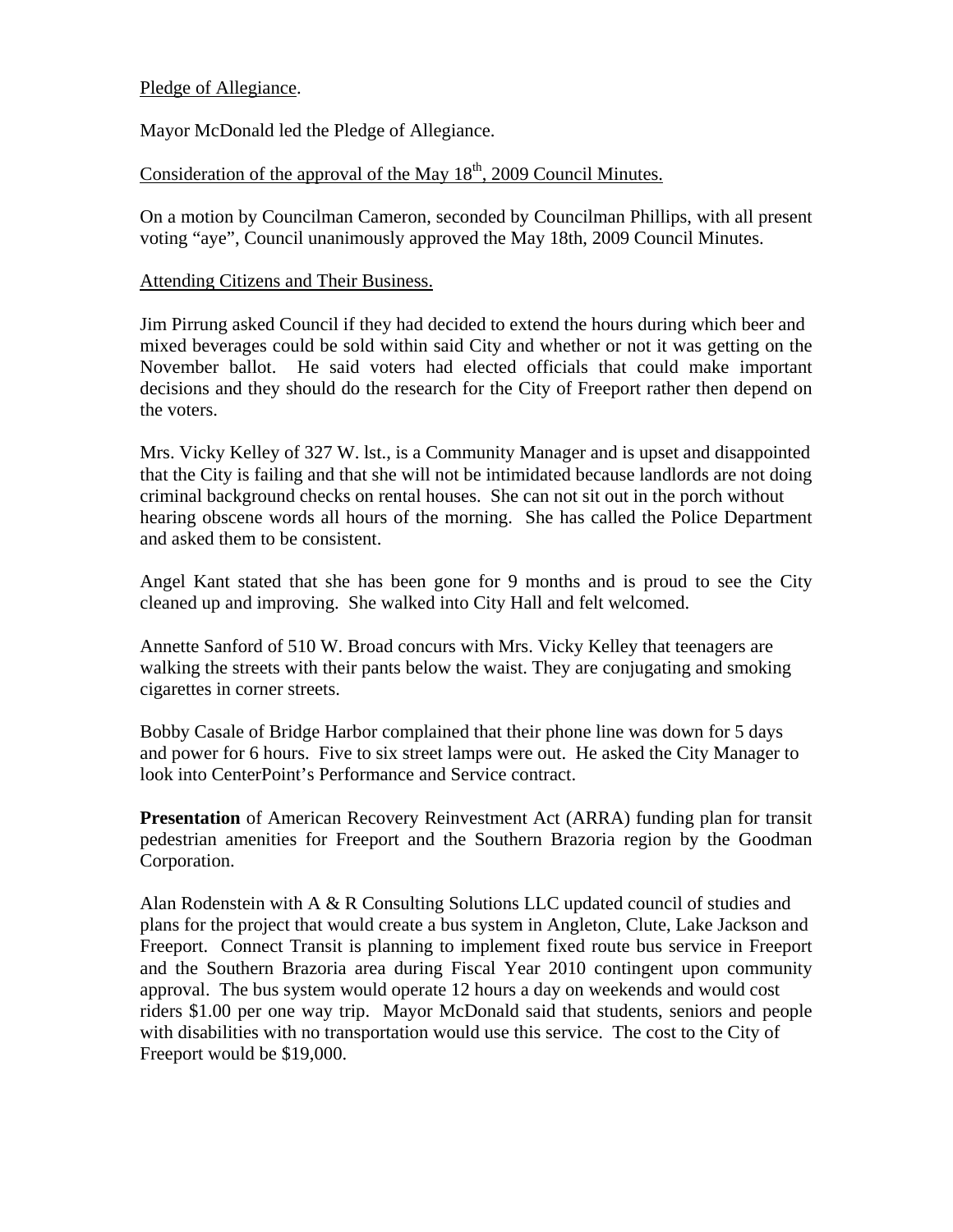Presentation by Thomas J. Hilton, president of Reef-Man, LLC the first company in the State of Texas formed for the purpose of manufacturing and deploying artificial reefs in Texas inshore and offshore waters.

Reagendaed

Consideration of the approval of Resolution No. 2009-2192 in support of the Reef-Man, LLC Artificial Reef Program.

Reagendaed

Consideration of the approval of a request by Eric Hayes to erect a 14 x 24 LED sign at the entrance of his property located on the east side of Hwy. 288 being lots 92 & 93, BCIC Division 14, A Calvit Leaque Abstract 49 & J. F. Fields Survey, Abstract 62.

On a motion by Councilman Phillips, seconded by Councilman Wise, with all present voting 3 to 2, Council approved Councilman Phillips' recommendation to refer this to the Planning Commission agenda for discussion and to receive recommendations. Mayor McDonald and Councilman Cameron opposed.

Consideration of the approval of an Interlocal Agreement with the General Land Office and the City of Freeport regarding the removal of derelict vessels from the Brazos River.

On a motion by Councilman Cameron, seconded by Councilman Phillips, with all present voting "aye", Council unanimously approved an Interlocal Agreement with the General Land Office and the City of Freeport regarding the removal of derelict vessels from the Brazos River.

Consideration of the approval of amending Chapter 71 of the Code of Ordinances to erect a 3-way stop sign at the intersection of Yellowstone and Ave. O and a 4- way stop sign at Skinner and O.

Councilwoman Garcia opposed the sign signs. She lives at the corner of Skinner and Ave. O. and has had two break-ins, in her vehicles and garage. A stop sign at that location would have access to her garage. She is more concerned because she has an elderly lady that lives with them and sits in the garage. She suggested installing a speed limit sign.

On a motion by Councilman Cameron, seconded by Councilman Wise, with all present voting 4 to l, Council approved Planning Commission, Diane Williams' recommendation to erect a 3-way stop sign at the intersection of Yellowstone and Ave. O. and a 4-way stop sign at Skinner and Ave. O. Councilwoman Garcia opposed.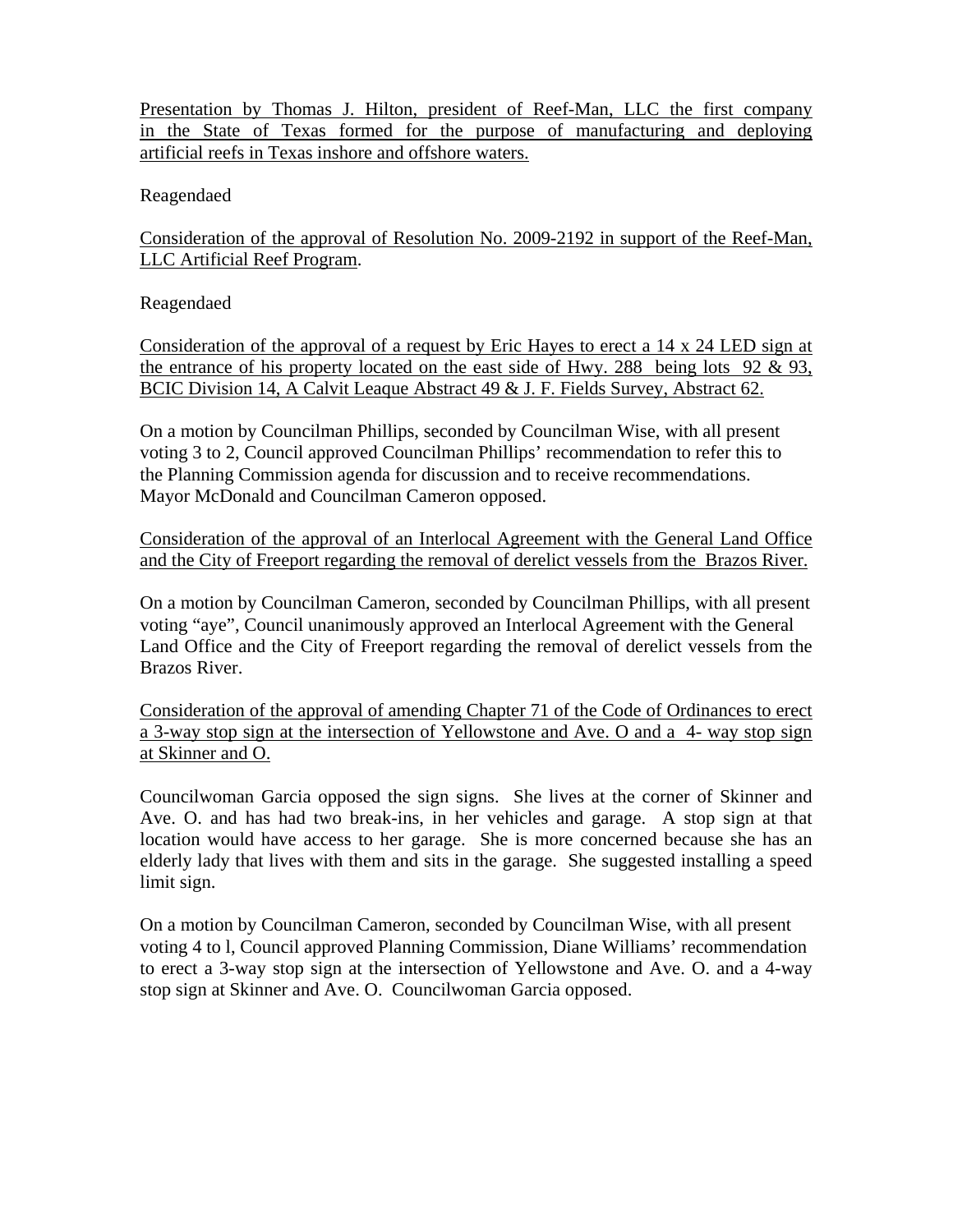Consideration of the approval of signing a replat of Lots 2 and 3, by relocating the lot line between lots 2 and 3, Kingfish Lane, Frederick J. Calvit League, Abstract 51, Bridge Harbor Subdivision, Freeport Texas.

On a motion by Councilman Wise, seconded by Councilman Phillips, with all present voting "aye", Council unanimously approved signing a replat of Lots 2 and 3, by relocating the lot line between Lots 2 and 3, Kingfish Lane, Frederick J. Calvit Leaque, Abstract 51, Bridge Harbor Subdivision, Freeport Texas.

Consideration of the approval of accepting the bids and awarding the contract for the Community Development Building Grant (CDBG) for Freeport Sewer Improvement Project.

Rene Damian of Damian Associates, Inc., reported that Uticon, Inc., the lowest bidder withdrew their bid on the Freeport Sewer Improvement project due to mathematical errors. He recommends Matula & Matula Construction, Inc. as the next lowest bidder.

Councilman Wise suggested on rebiding the project.

On a motion by Councilman Cameron, seconded by Councilman Phillips, with all present voting "aye", Council unanimously approved accepting the bids and awarding the contract to Matula & Matula Construction for \$454,540.42 to include a revised 18" pipe bedding detail.

Consideration of the approval of any action to be taken as a result of closed executive session.

B. Section 551.074, Government Code Deliberations concerning the appointment, employment, evaluation, reassignment, duties, discipline or dismissal of a public officer or employee or to hear a complaint or charge against an officer or employee, to wit:

 Acting City Manager – Jeff Pynes City Manager – Applications

Jeff Pynes resigned as Police Chief from the Freeport Police Department. On a motion by Councilman Cameron, seconded by Councilman Wise, with all present voting 3 to 2 Council approved Jeff Pynes as City Manager and authorized Mayor McDonald to negotiate a contract. Councilman Phillips and Councilwoman Garcia opposed.

Elected Officials Report

No reports.

# **Work Session**

Bob Welch, Finance Director Reports on Financials – Quarter Ending in March 31, 2009.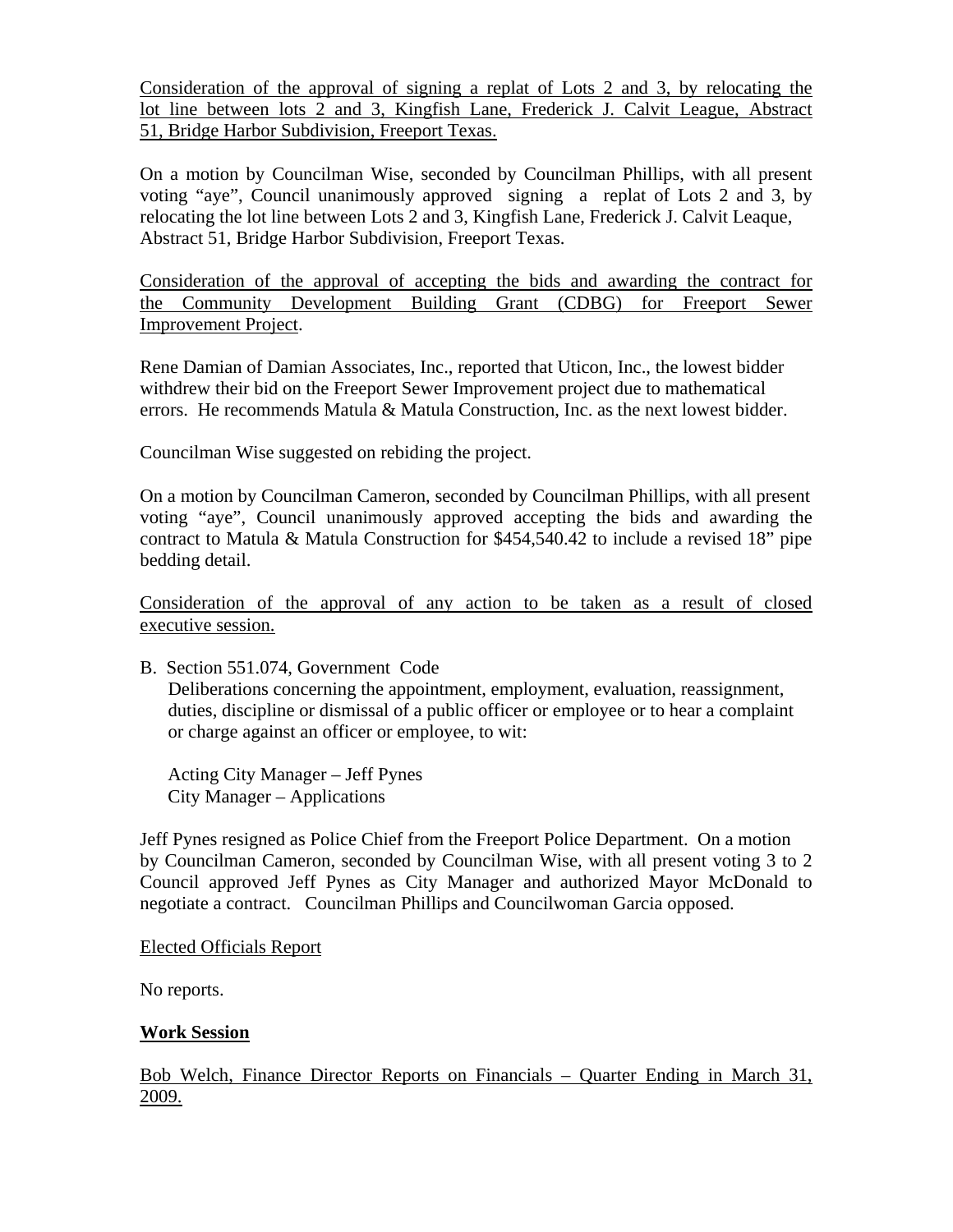Bob Welch, Finance Director reported on the financials on quarter ending March 31, 2009. Councilman Phillips had questions on the Waste Management contract. He was concerned that the City may be hit with a hugh bill on September 2009, recommended the Council start negotiations now. Mayor McDonald agreed with Councilman Phillips, the contract will expire in November 2009.

Councilman Phillips questioned the miscellaneous expenditures such as furniture. He asked about furniture expenditures and that it appeared to be out of water fund. Mr. Welch said that it had. Councilman Phillips had an issue with that.

#### Discussion concerning the taxi cab and bus ordinance.

Mr. Shaw gave the City suggestions on how to amend the Taxicab Ordinance section concerning services offered by non-profit organizations. Mr. Pynes said the Texas Port Ministry is a non profit organization and requests donations, not fare for their transport services. Dennis Vandergrifft, owner of Brazosport Yellow Cab said the Texas Port Ministry was offering a shuttle service without the required permits from the City. He said the Ministry has 3 buses making 5 trips to Lake Jackson and making \$3,000 per month. He complained that all non profit organizations can enter in the cab business without permits and that was illegal.

Councilman Wise said that if the Texas Port Ministry is operating with the ordinances, then they are within their rights.

Councilman Cameron stated that it was not established if the Texas Port Ministry was in violation or breaking any city codes.

Mayor McDonald suggested that the City look at other cities with taxicab ordinances and refer it to the Planning Commission for study. Diane Williams, Chairwoman of the Planning Commission said they would study the issue if directed by the City Council.

Mayor McDonald closed the work session and opened the Executive Session at 8:30 p.m.

#### **Executive Session**

A. Section 551.071, Government Code

 Consultation with City Attorney concerning pending or contemplated litigation settlement offers or other matters in which his duty to the City Council under the Texas Disciplinary Rules of Professional Conduct of the State of Texas clearly conflicts with Chapter 551, Government Code, to wit;

Application of Section 133.02 (D) of the Code of Ordinance.

(No action)